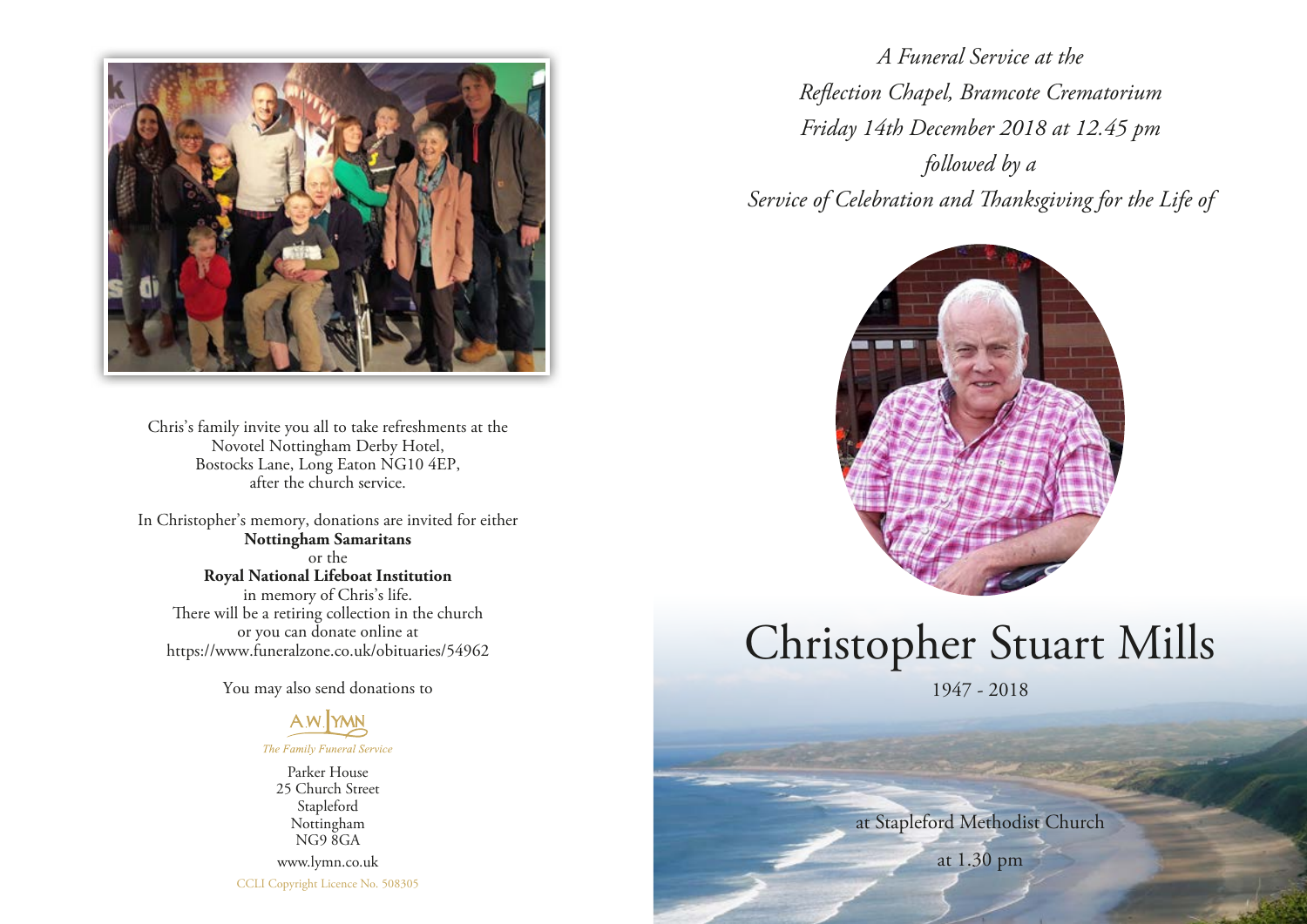



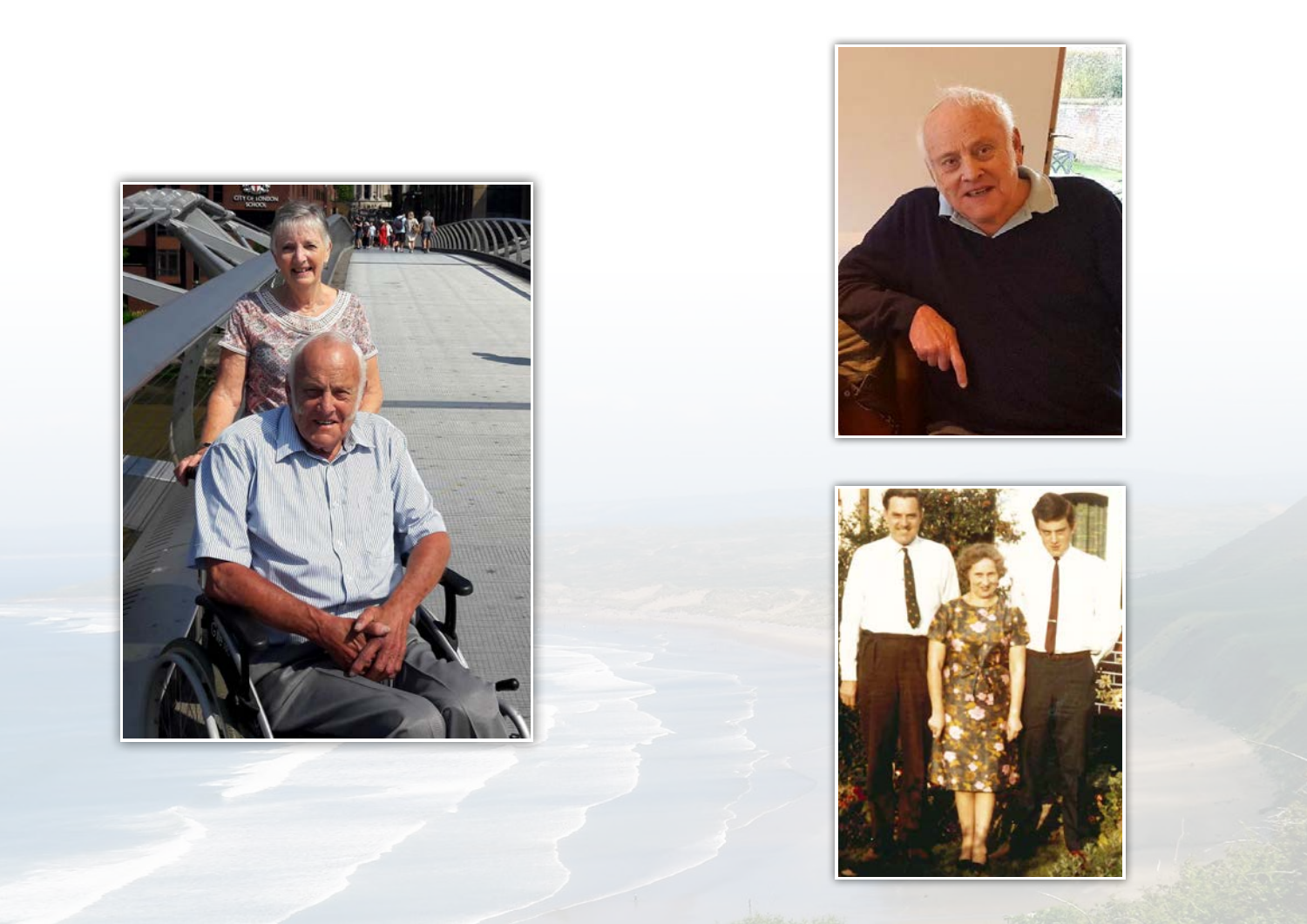#### **HYMN**

Love divine, all loves excelling, joy of heaven, to earth come down, fix in us thy humble dwelling, all thy faithful mercies crown. Jesu, thou art all compassion, pure unbounded love thou art; visit us with thy salvation, enter every trembling heart.

Come, almighty to deliver, let us all thy grace receive; suddenly return, and never, never more thy temples leave. Thee we would be always blessing, serve thee as thy hosts above; pray, and praise thee, without ceasing, glory in thy perfect love.

Finish then thy new creation: pure and spotless let us be; let us see thy great salvation, perfectly restored in thee; changed from glory into glory, till in heaven we take our place, till we cast our crowns before thee, lost in wonder, love, and praise. *Charles Wesley (1707-1788)* 

#### **BLESSING**

**EXIT MUSIC** Don't Stop Me Now *and* Another One Bites The Dust **Queen** 

# Order of Service at the Crematorium

# **ENTRANCE MUSIC**

Early Morning Rain Peter, Paul and Mary

#### **WELCOME AND INTRODUCTION**

#### **HYMN**

Make me a channel of your peace. Where there is hatred, let me bring your love; where there is injury, your pardon, Lord; and where there's doubt, true faith in you:

*O Master, grant that I may never seek so much to be consoled as to console; to be understood as to understand; to be loved, as to love with all my soul.*

Make me a channel of your peace. Where there's despair in life, let me bring hope; where there is darkness, only light; and where there's sadness, ever joy:

Make me a channel of your peace. It is in pardoning that we are pardoned, in giving unto all that we receive, and in dying that we're born to eternal life. *Sebastian Temple (1928- 1997) from the Prayer of St Francis*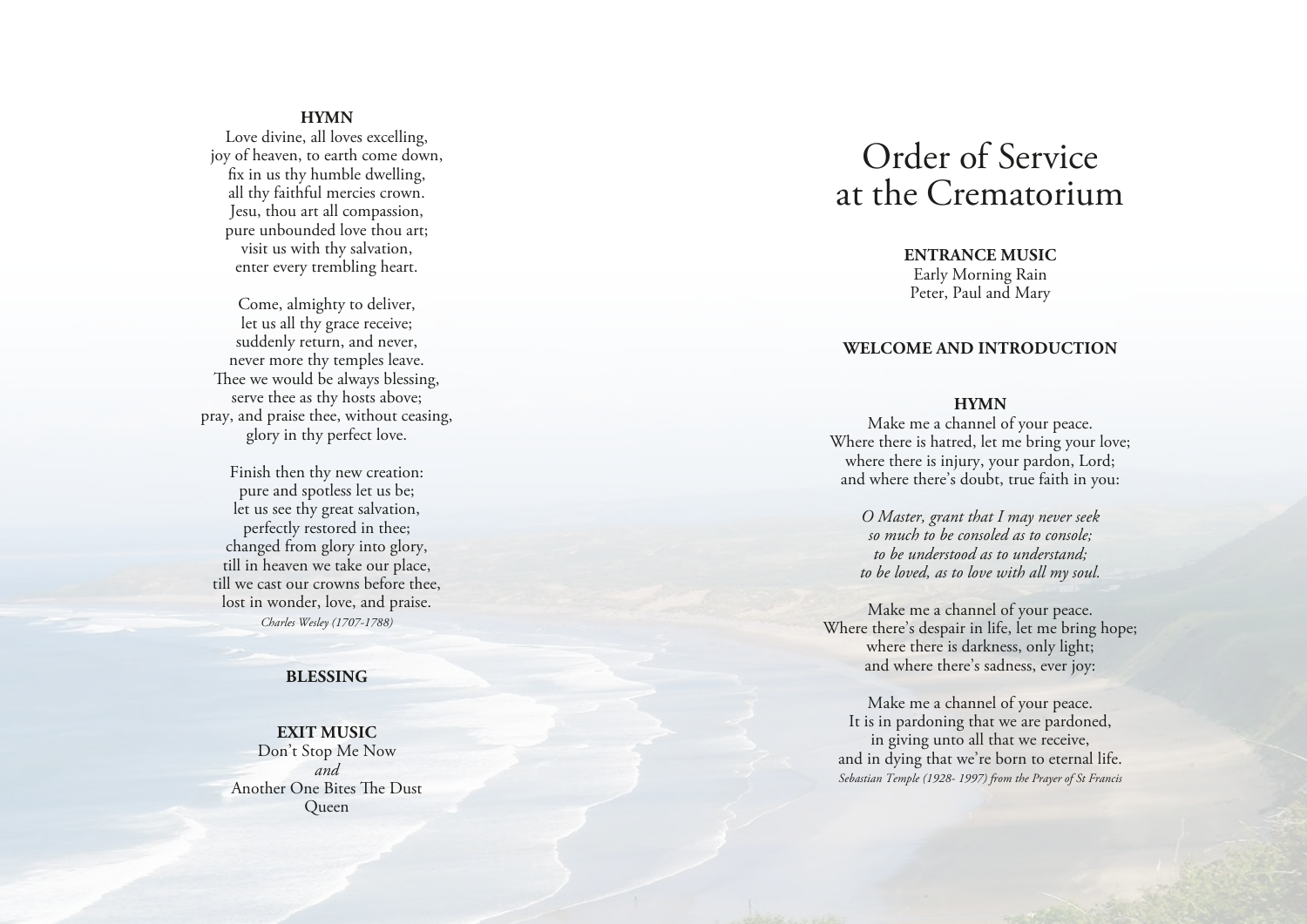# **CHRIS'S STORY**

**FAMILY TRIBUTE** *by Nicky, Helen and Stuart*

#### **ADDRESS**

**POEM** Remember by Christina Rossetti *read by John Mercer*

# **PRAYERS OF RESPONSE**

### **THE LORD'S PRAYER**

Our Father, who art in heaven, hallowed be thy Name; thy kingdom come; thy will be done; on earth as it is in heaven. Give us this day our daily bread. And forgive us our trespasses, as we forgive those who trespass against us. And lead us not into temptation; but deliver us from evil. For thine is the kingdom, the power and the glory, for ever and ever. Amen.

#### **PRAYERS**

**BIBLE READING** 1 Peter, Chapter 1: verses 3-9 *read by Colin Carpenter*

**ADDRESS**

# **COMMENDATION**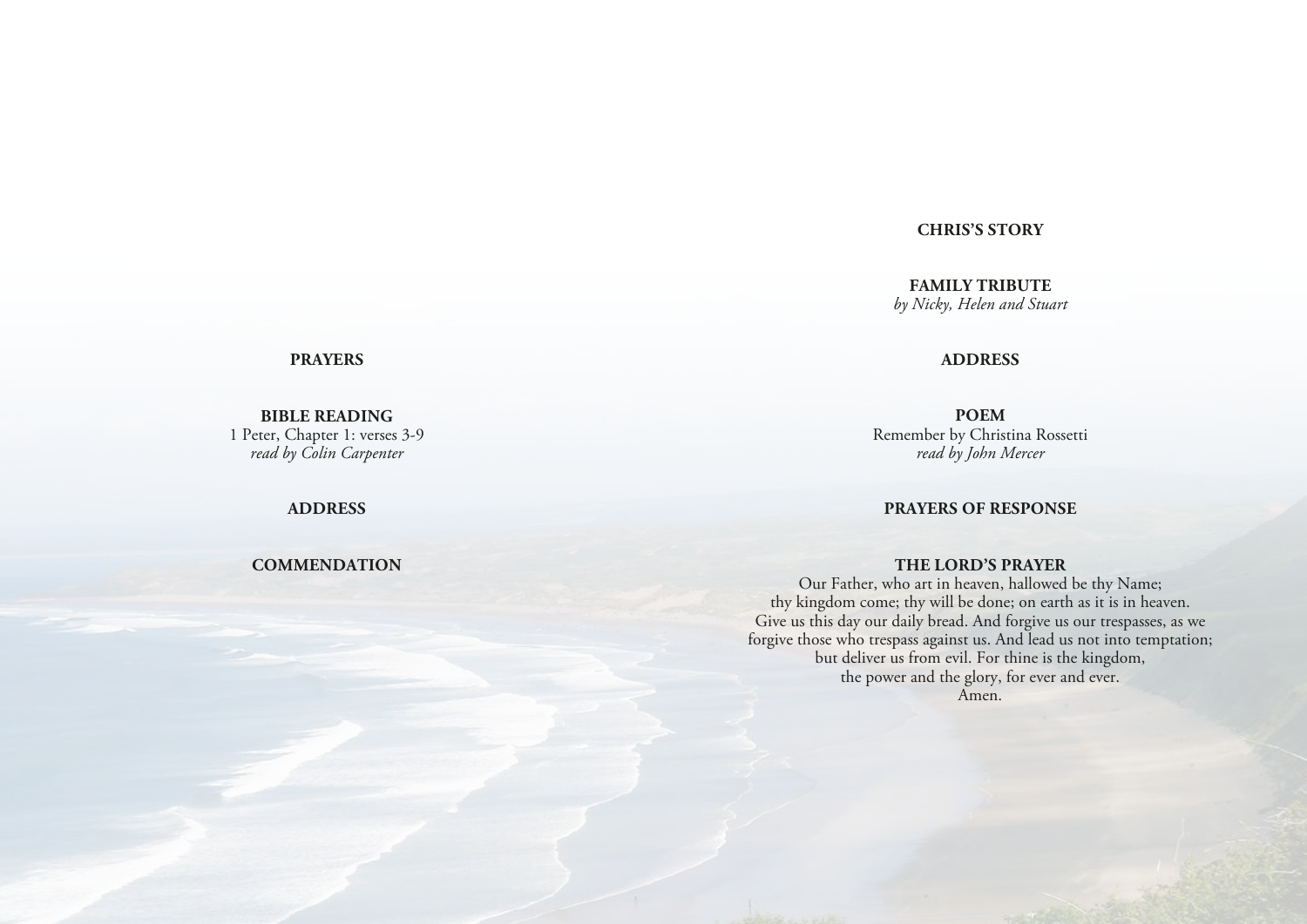# **COMMITTAL**

#### **PRAYERS**

# **THE LORD'S PRAYER**

Our Father, who art in heaven, hallowed be thy Name; thy kingdom come; thy will be done; on earth as it is in heaven. Give us this day our daily bread. And forgive us our trespasses, as we forgive those who trespass against us. And lead us not into temptation; but deliver us from evil. For thine is the kingdom, the power and the glory, for ever and ever. Amen.

### **BLESSING**

**EXIT MUSIC** Until It's Time For You To Go The Four Pennies

# **BIBLE READINGS** Psalm 23 *read by Richard Truman*

John, Chapter 14: verses 1-6 and 27 *read by Nigel Drew*

### **SONG**

Some Enchanted Evening *sung by Lace City Chorus*